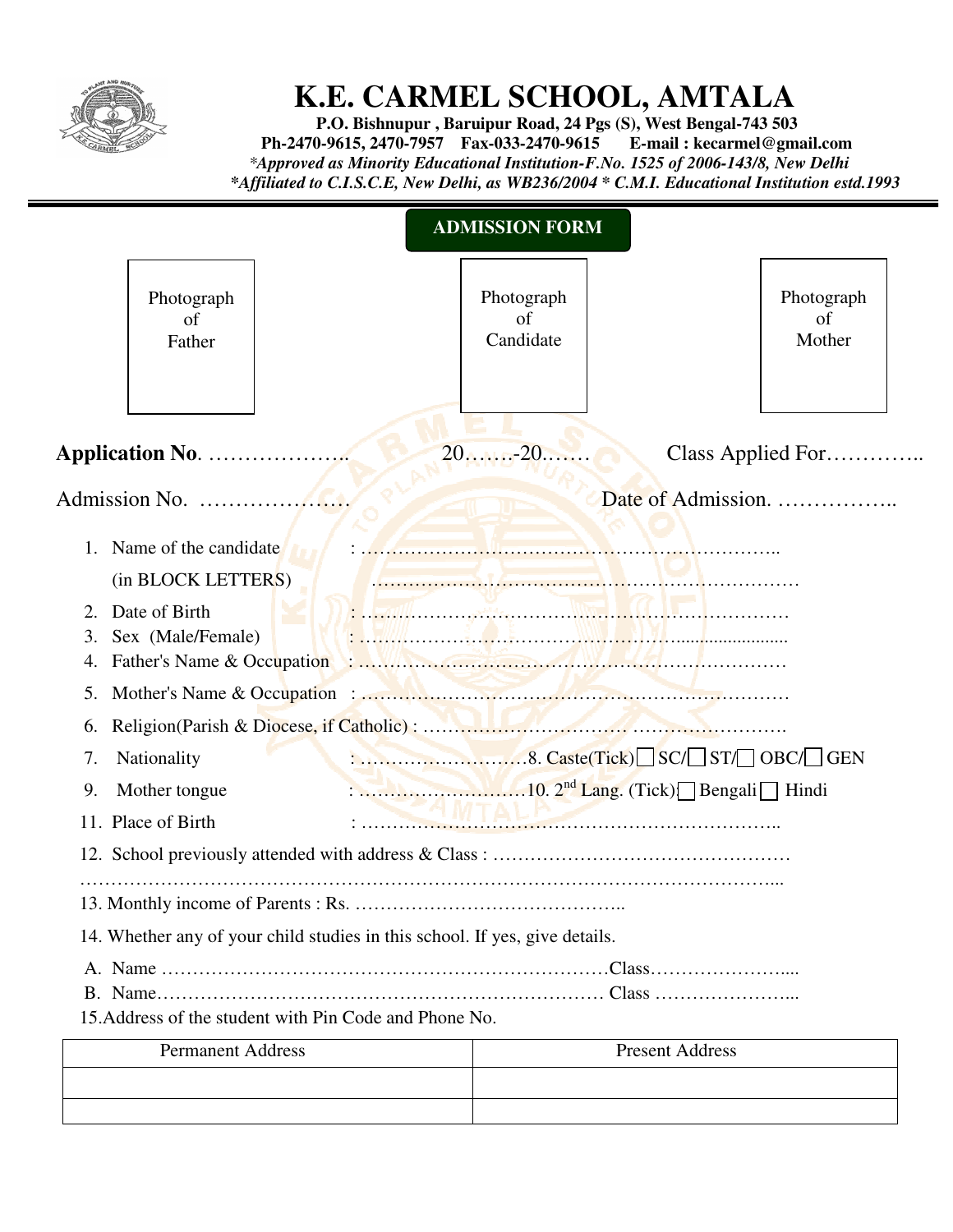| Mobile: | Mobile: |
|---------|---------|

16. Name of the Local Guardian and Address with Phone No.

| Ph. No.: | Mobile:<br><b>Section</b> |  |
|----------|---------------------------|--|

## **Declaration**

I undertake to state that I shall cooperate with the school authorities in every respect to enable them to educate my ward according to the prevalent rules and regulations or such others as may be framed from time to time. I agree to the rule that fees once paid is non refundable.

| Date.<br>. |                     |                            |                       |  |
|------------|---------------------|----------------------------|-----------------------|--|
| $Place$    |                     |                            |                       |  |
|            | Signature of Father | <b>Signature of Mother</b> | Signature of Guardian |  |

**Note:** 

- **1. The xerox copies of the Birth Certificate, Mark Sheets, Conduct certificate of the previous class and school attended, as the case may be, should be attached with the application form. The original certificate along**  with the passport size photo of the candidate will be required at the time of interview/ admission.
- **2. The application does not guarantee admission.**
- **3. Incorrect or incomplete applications and applications forwarded with recommendations will be treated as rejected.**
- **4. The date of interview will be put up on the school notice board and separate intimation will not be given.**
- **5. Original Transfer Certificate should be submitted on or before 30th April to complete the admission procedure from Class I onwards.**
- **6. Both parents have to attend the Counselling Session.**

## **FOR OFFICE USE ONLY**